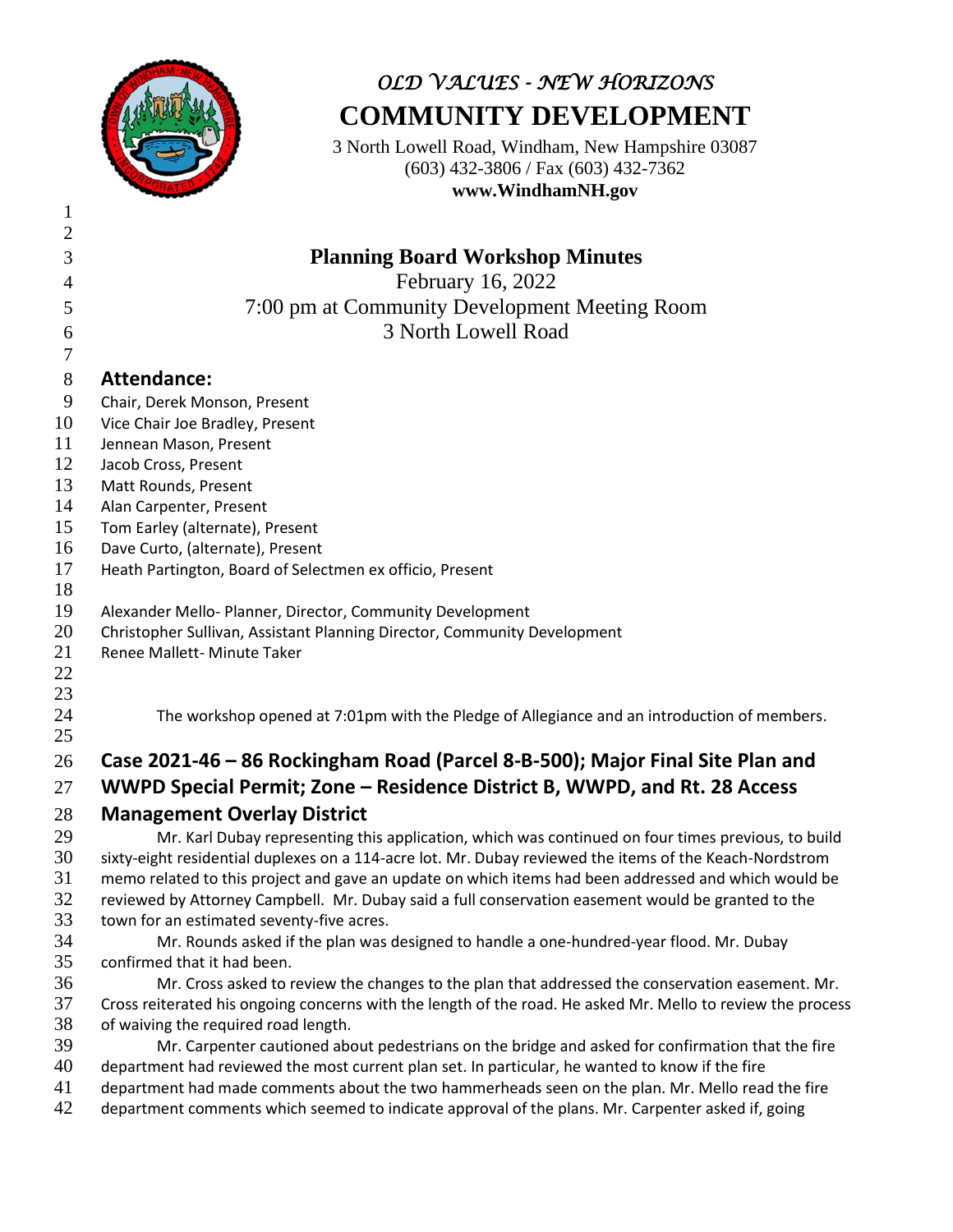forward, there could be references to the version of the plan set that was being commented on so the board could be assured that the feedback received regarded the most current iteration of the plan. Vice Chair Bradley asked about the dimensions of the hammerheads as they were not marked on the plans. Mr. Dubay said they met the NFPA guidelines. Vice Chair Bradley said he would like to see that annotated on the plans. Mr. Rounds said an abutter letter had raised the issue of opposing chemical fertilizers. Mr. Dubay said that was already part of the covenants which would be reviewed by Attorney Campbell. Mr. Carpenter said resident letters were usually read into the record. Mr. Earley said the abutter was attending the meeting via Zoom. Ms. Mason asked if an agreement has been reached with Salem regarding the municipal water. Mr. Dubay said that approval had been confirmed. Vice Chair Bradley asked if any parking would be available for residents wanting to access the conservation easement. Mr. Dubay said there were other areas where they could park to walk the trails but their preference was not to add any parking lots to the development. Mr. Cross asked Mr. Curto if there was other easy access and parking, which Mr. Curto confirmed there was. Mr. Rounds thanked the applicant for working with the board. **Chair Monson opened the session to public comment.**  Steve Brady said he appreciated Mr. Dubay's response to his letter and that, overall, he felt many of the issues he had raised had been satisfied. He asked about an older easement on an abutting lot and questioned how that would impact the conservation easement. Mr. Dubay said that was a state easement but that the covenants of this development protected the open space and eliminated any future roads from being built in the open space. Mr. Brady confirmed that his letter did not need to be read into the record during the meeting. 

#### **Chair Monson closed the session to public comment.**

 Mr. Carpenter asked for more information about the easement. Mr. Dubay said the easement was a leftover and that it did not extend to the open space. Mr. Curto thanked Mr. Dubay and the applicant for the conservation easement. 

 **Mr. Rounds made a motion to grant the waiver for length of the road, per subdivision regulation 602.2.4 and site plan regulation 702.1.4. Mr. Carpenter seconded the motion. Mr. Cross said he had been concerned about this from the start and he did not know if the fire department comments saying the hammerheads were adequate was enough. Mr. Cross said he did not want to send the message that required road lengths would always be waived. Vice Chair Bradley said he would normally be against this waiver but a similar plan and road had been previously approved and that other items had been added in the name of safety. 7-0, the motion passed.** 

 **Mr. Rounds made a motion to grant the WWPD special permit for the purpose of crossing wetlands to gain access to buildable land. Mr. Carpenter seconded the motion and suggested that the motion be amended to include the phrase "as presented." Mr. Rounds amended his motion to say that the WWPD special permit was being granted as presented and contingent on overall site plan approval. Mr. Carpenter seconded the motion. 7-0, the motion passed.** 

89 **Mr. Rounds made a motion to approve Case 2021-46 with the following conditions: that the <br>90 <b>applicant receive DES permit approvals. DoT permit approval, that town counsel review and approve applicant receive DES permit approvals, DoT permit approval, that town counsel review and approve all**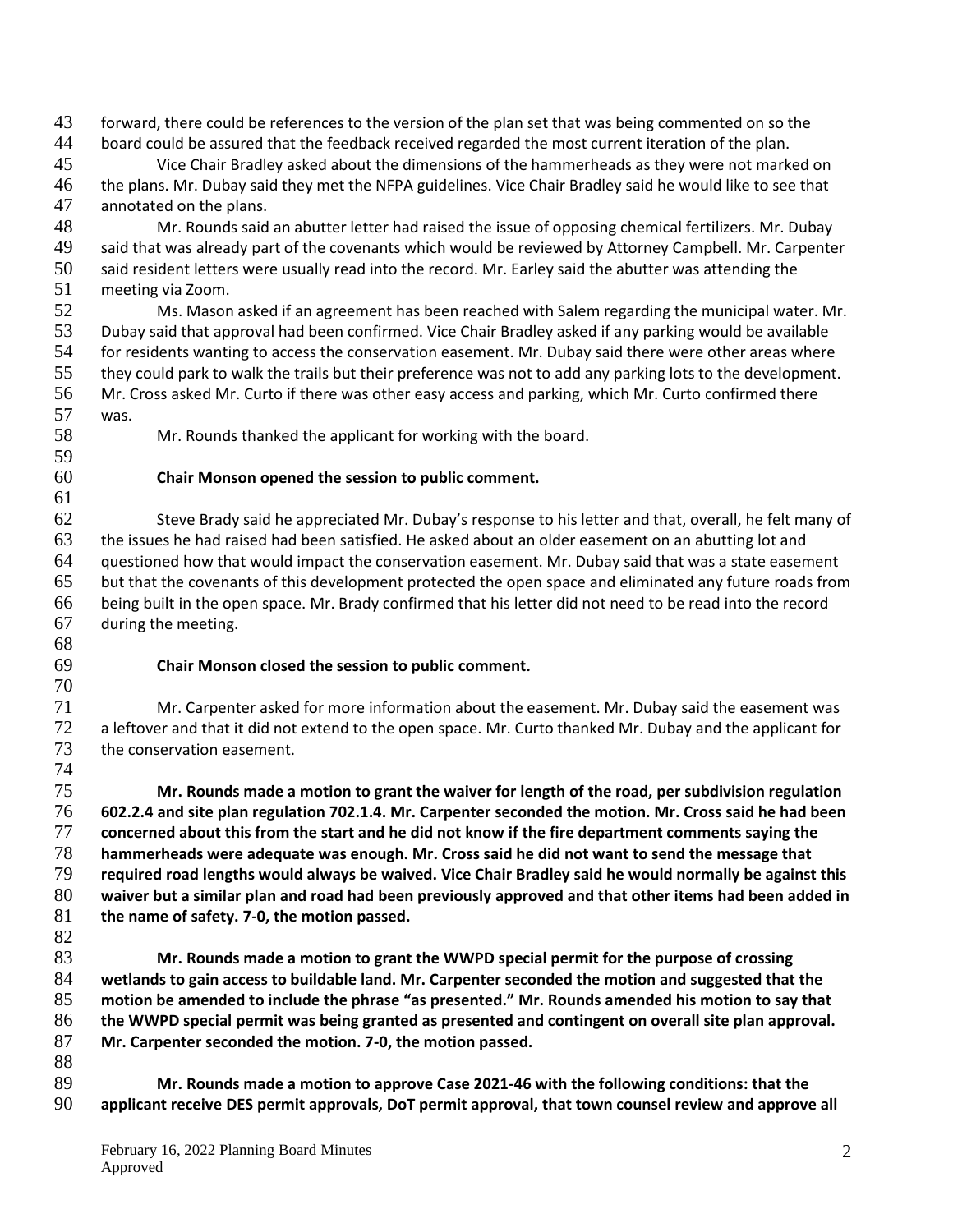**legal documents, that no chemical fertilizers or pesticides be used (only organic) be added to the legal** 

**documents, and that all items in the Keach-Nordstrom memo dated Jan 14, 2022 be met to staff's** 

**satisfaction. Mr. Carpenter suggested the motion be amended to include the following additional** 

**conditions of approval: that the conservation easement be put on the open space as presented, that staff** 

- **and fire department sign off on the turning stub dimensions, that the turning stubs be marked "No**
- **Parking" in whatever way staff felt was appropriate, and that the use of Green Snowpro for maintenance be added to the plans. Mr. Rounds amended his motion thusly. Ms. Mason seconded the motion. 7-0, the**
- **motion passed.**
- 
- 

### **Case 2021-49 – 154 Rockingham Road (Parcel 8-B- 6200); Major Final Site Plan Application, WWPD Special Permit, and Design Review Regulations Application; Zone – Neighborhood Business, WWPD, and Rt. 28 Access Management Overlay District**

 Mr. Shayne Gendron representing this application in place of Mr. Gregory to build a 3,600 square foot commercial building with associated parking and improvements. Mr. Gendron said a Keach-Nordstrom memo had been received but he would like board guidance on several of the items. Mr. Gendron said he 108 expected the application to be continued another six weeks.

 Mr. Gendron said the state of NH had issued a driveway permit for the plan. Mr. Gendron introduced Mr. Luke Hurley of Gold Environmental Services to discuss the issues surrounding the fill and development of the wetlands. A culvert has been added for both drainage and as a wildlife crossing. He said 112 1.03% of the total wetland area on the site was being impacted by the development and that the state had issued the needed permit. Mr. Hurley said most of the value in the wetlands, as far as functions, systems, 114 and wildlife, occurred towards the center of the terrain and that this project was limited to the edges in what he described as a transitional part of the wetlands.

 Mr. Carpenter asked how drainage would be treated before entering the wetlands. Mr. Gendron 117 said this site was so constrained they could not rely on swales or detention. He explained how a Coltex chamber system would be utilized below the pavement. Mr. Carpenter asked about the size of the tank. Mr. Gendron said it was a large tank with a ten thousand gallon capacity. He said it would have a 120 maintenance plan that was included as part of the application. Vice Chair Bradley asked what happened if the unit failed. Mr. Gendron said it would back up and overflow. Vice Chair Bradley asked about an annual 122 certification to ensure that it was working properly. Mr. Gendron said that could be added as a condition of <br>123 approval. approval.

124 Mr. Rounds asked about the ZBA comments that the plan not being engineered to handle a 125 hundred year flood. Mr. Hurley said unless the system had a reverse baffle it could go into the wetlands. Mr. Rounds asked if that would be a minor or major impact to the wetlands if the system overloaded. Mr. 127 Gendron showed where the floodline was located and cautioned that a hundred year storm event was different than a hundred year flood event. He said the system was designed for an overflow but that there was nothing in the town that was engineered for a hundred year storm.

 Mr. Rounds asked if a wildlife study had been completed and Mr. Hurley said it had not. He said a heritage report had been pulled and referenced just a few species of turtles. Mr. Cross said he wasn't 132 concerned about run off into the wetlands, he was concerned that the building was being constructed in the wetland. Mr. Hurley said there was 2500 square feet of wetland impact and that it was mostly for the construction of a fire lane, not for the construction of the building. Mr. Gendron said a variance had already 135 been approved for building the structure, parking, and drainage in the WWPD. Mr. Hurley estimated that 136 20 to 40 square feet of the building was in the wetlands. Mr. Gendron said the construction of the retaining wall created less filling of the wetland than grading the parcel for development would have been.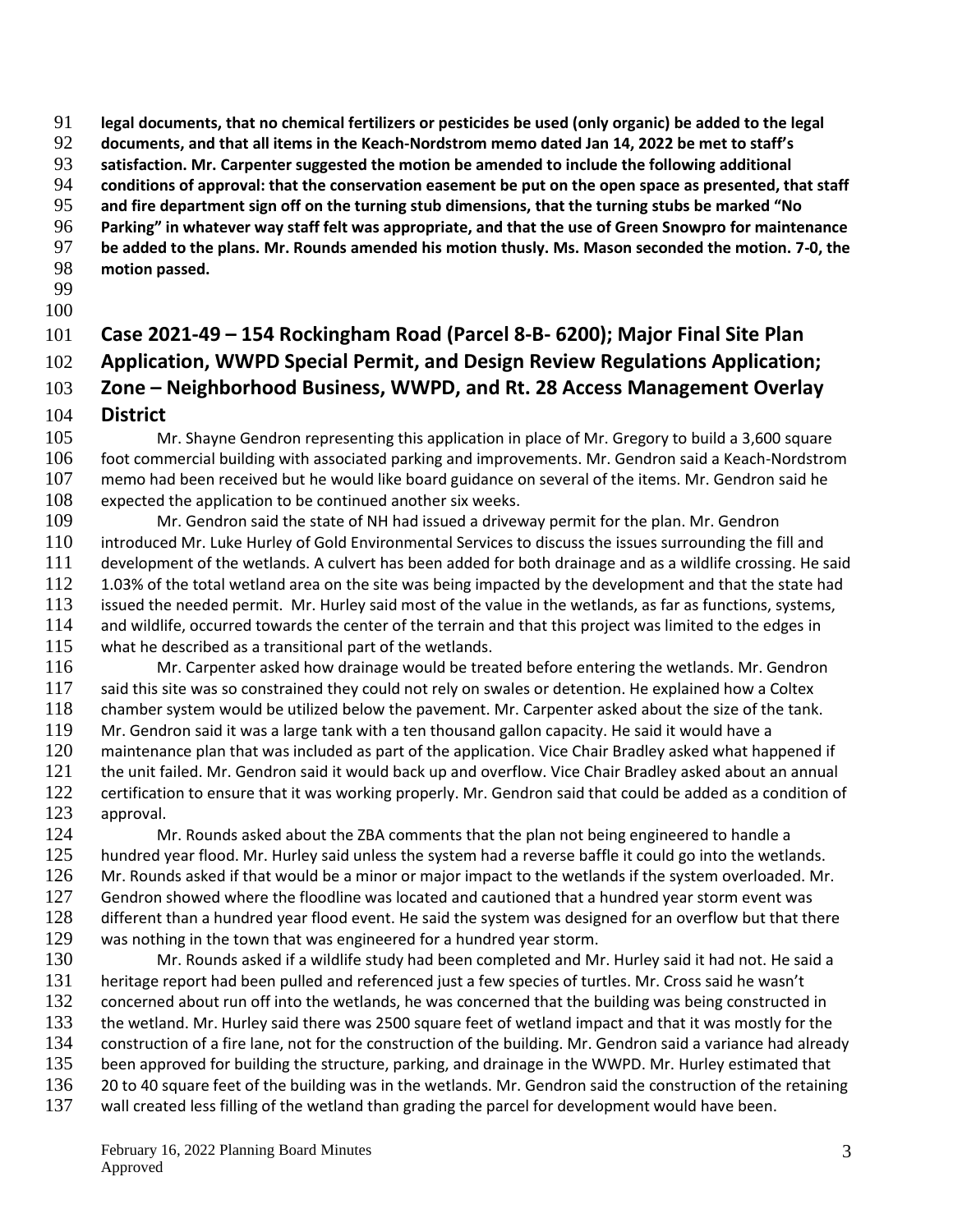138 Mr. Curto said during the site walk he had photographed standing water within ten feet of where 139 the building would be constructed. Mr. Hurley said it may have been seasonal standing water as during his 140 many visits to the site over the years and in different seasons there was not consistent standing water.

141 Mr. Rounds asked about the requested waiver of parking within 20 feet of the property line. He<br>142 asked how that worked with DoT's requirement about not building in the right of way. Mr. Gendron asked how that worked with DoT's requirement about not building in the right of way. Mr. Gendron 143 explained that the property line was at the edge of the right of way, so it did not apply.

144 Mr. Rounds said the 24 foot travel way could be reduced to twenty feet if the traffic circulated 145 behind the building. He asked for board input on what they would like to see. Mr. Gendron said Design 146 Review requested the dumpster be located away from the front of the site and showed where else it could

147 be located. Mr. Carpenter said moving the dumpster away from the traffic flow would be ideal. He 148 suggested the parking spaces be angled to encourage drivers to follow the one way flow of traffic around 149 the building.

150 Mr. Rounds asked if Design Review's comments about snow storage had been addressed. Mr. 151 Gendron showed where it could be located and said they would consider the rain garden that had been 152 suggested. Mr. Rounds asked about the request for granite curbing. Mr. Gendron said they could do so if 153 needed.<br>154 M

Mr. Cross said he did not know if this was even a buildable lot and he did not see why snow storage and dumpster placement was being discussed. He asked how the ZBA variance allowing building in the wetlands worked in conjunction with the Planning Board needing to approve a WWPD special permit. Mr. Mello said the ZBA had criteria they needed to consider that was different than what the Planning Board needed to consider. Mr. Cross asked when the variance was granted and if it expired. Mr. Mello said the variance was granted in 2019 and that it had a two-year lifespan with the ability to extend it once.

 Mr. Round reviewed the specific variances which had been granted to this parcel from the ZBA. Chair Monson added that DES had approved the needed permits. Mr. Cross asked questions to determine if this was a buildable lot. He asked how small the building would need to be to keep it out of the wetland. Mr. Gendron said the building was not in the wetland that the wetlands permit jurisdicted by the state was sought at fire department insistence that a fire land be added to the back of the building. He said the applicant's preference would be to not build the retaining wall or road but that it was out of their hands. Mr. Cross asked again how small everything would need to be to keep everything out of the wetlands. Mr. Gendron said another twenty feet of land was needed. He said there would need to be a waiver to allow everything to be built along the road. Mr. Cross said not every lot was buildable.

169 Mr. Carpenter said the last time this application was seen he had mentioned inverting the plan, 170 putting the building along the road and the parking behind it, in order to save ten feet or so of pavement. 171 Mr. Gendron said that did not work with the variances they had been issued before they could go before 172 the board. He said in order to implement that design they would need to start over from the beginning.

173 Mr. Gendron said the state permits already issued showed that this was a buildable lot. Ms. Mason<br>174 said she was agreeable to the one-way traffic flow around the building. Mr. Curto asked if the applicant said she was agreeable to the one-way traffic flow around the building. Mr. Curto asked if the applicant 175 would consider granting a conservation easement to the wetlands part of the parcel. Mr. Zohdi said he 176 could foresee deeding the back three acres to the Conservation Commission. He said permanently<br>177 orotecting the overall wetland could mitigate the development in the one part. Vice Chair Bradlev a protecting the overall wetland could mitigate the development in the one part. Vice Chair Bradley asked if a 178 1500 square foot building would minimize the impact to the wetlands. Mr. Carpenter said with the costs of 179 developing this lot he was amazed that a 3600 square foot building was worthwhile to the applicant and 180 could not imagine that a 1500 square foot building would be.

181 Mr. Rounds said he would like to see snow storage kept away from the retaining wall as much as 182 possible and said the Coltex system seemed like a robust system but he would like to see some redundancy 183 added to the drainage.

184

#### 185 **Chair Monson opened and closed the session to public comment.**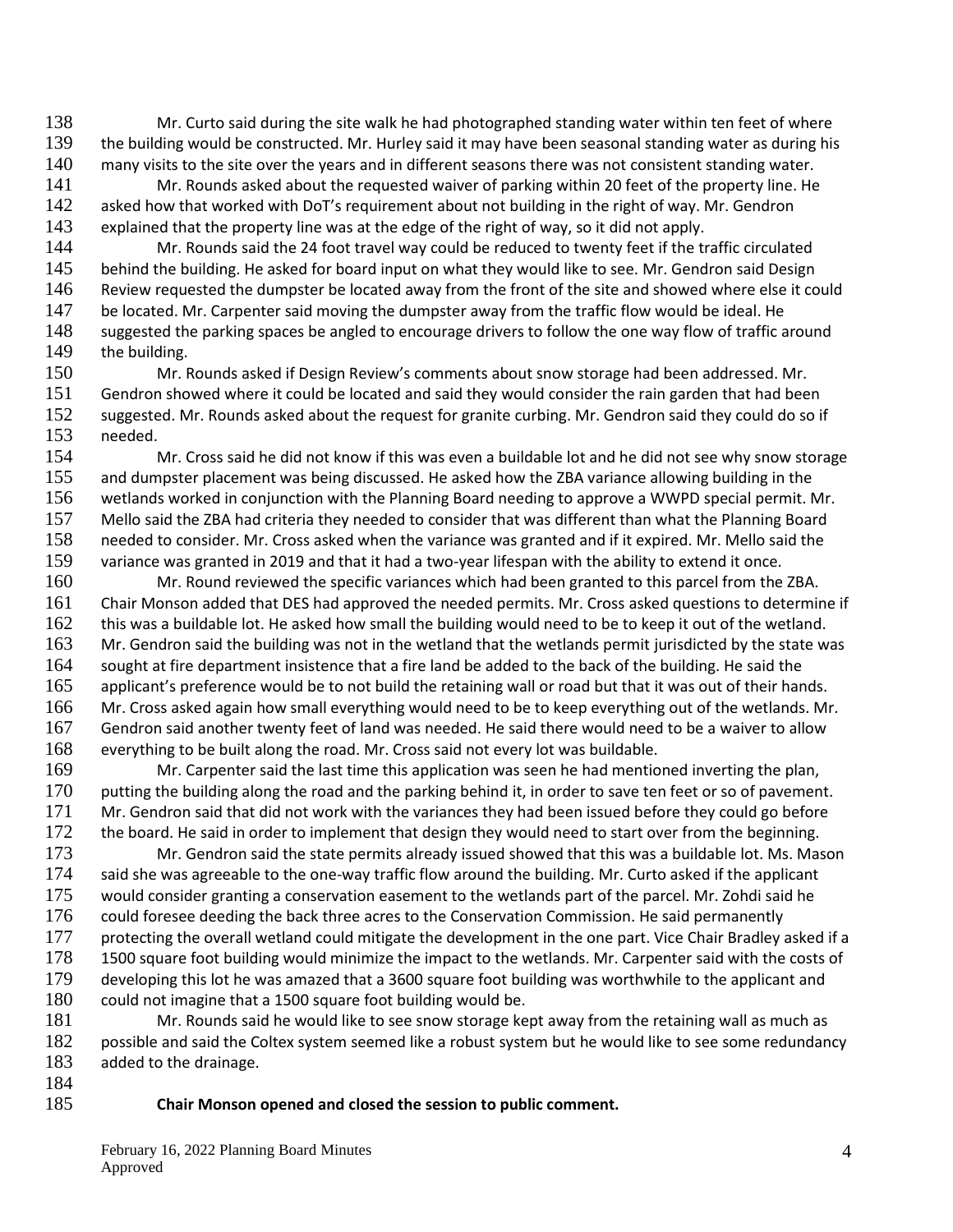186 187 Mr. Earley asked about the distance to the abutting residences. Mr. Earley said they were recently 188 reassessed to close to million dollar houses and he wondered what they thought about the possibility of 189 this lot being developed. Mr. Gendron said they bought houses next to a commercial parcel and that all 190 abutters would have been notified when the application was submitted. Mr. Gendron said abutters had abutters would have been notified when the application was submitted. Mr. Gendron said abutters had not 191 attended or commented at any of the Planning Board meetings or at the ZBA. He described the homes as 192 removed from the parcel and showed where a billboard was currently located behind some of the abutters, 193 blocking their visibility to this parcel. Mr. Gendron confirmed Mr. Carpenter's speculation about the need

194 to balance cost of development with the finished project.

 Mr. Rounds asked if the abutters had been re-noticed at every continuance. Mr. Gendron said they had not but that the applicant would be agreeable to re-noticing if the board thought they should. Mr. Heath said this was a neighborhood business and said the board was considering it as if it were Commercial A. Mr. Gendron said that there were not currently tenants lined up and that future use would have to meet zoning. Mr. Carpenter said he could see value in having some businesses on the parcel that residences in this area of town would frequent. He said this would be as tax positive as anything that could be built in 201 town.<br>202

202 Mr. Rounds said nuances to the design would not impact the board opinion on the WWPD special 203 permit and said the case had been continued many times to this point. He questioned if it was worthwhile 204 to have them engineer the building for another six weeks if the WWPD permit failed.

205 Chair Monson informally polled the board, but Mr. Rounds was the only member in favor of 206 deciding the matter of the WWPD special permit at this time. Mr. Carpenter said he would like to see the 207 abutters be re-noticed for the next hearing.

208 Mr. Mello cautioned that the criteria for issuing a WWPD special permit did not include whether 209 the lot was buildable or not. 210

**Ms. Mason made a motion to continue Case 2021-49 to April 20th** 211 **at 7:00pm. Mr. Carpenter seconded the motion and asked Mr. Mello to send the board the special permit criteria so the board could educate themself before the mid-April meeting. 6-1, the motion passed with Mr. Rounds opposed as he felt he committed to his previous statement about not continuing the case again.** 

215 216

# 217 **Case 2021-62 – 47 N. Lowell Road (Parcel 11-A-885); Preliminary Site Plan; Zone – Residence B District and Watershed Protection Overlay District (WWPD)**<br>219 Mr. Mello reviewed legal communication from Attorney Campbell regarding the legacy

219 Mr. Mello reviewed legal communication from Attorney Campbell regarding the legacy status of 220 this application. Attorney Campbell said this application would be subject to any changes to zoning 221 amendments at the March election and has suggested that the application not be heard until after that 222 time. Chair Monson clarified that the hearing for the application had been advertised on the same day as 223 the potential changes to the zoning amendment and that discussion on the zoning amendment had been 224 made in public meetings before this application had been filed.

225 Mr. Rounds asked if the approval of the zoning amendment would drastically impact the number of 226 units possible. Mr. Mello said the number of units could be cut in half.

227 Attorney Cronin, speaking for the applicant, said he had reviewed recent amendments which led 228 him to believe that his previously raised concerns about the noticing negated Attorney Campbell's findings. 229 Chair Monson said he felt the board needed to follow the advice of their legal counsel. Attorney Cronin said 230 he understood that would be the case but that he thought the record should show that he had raised the 231 question.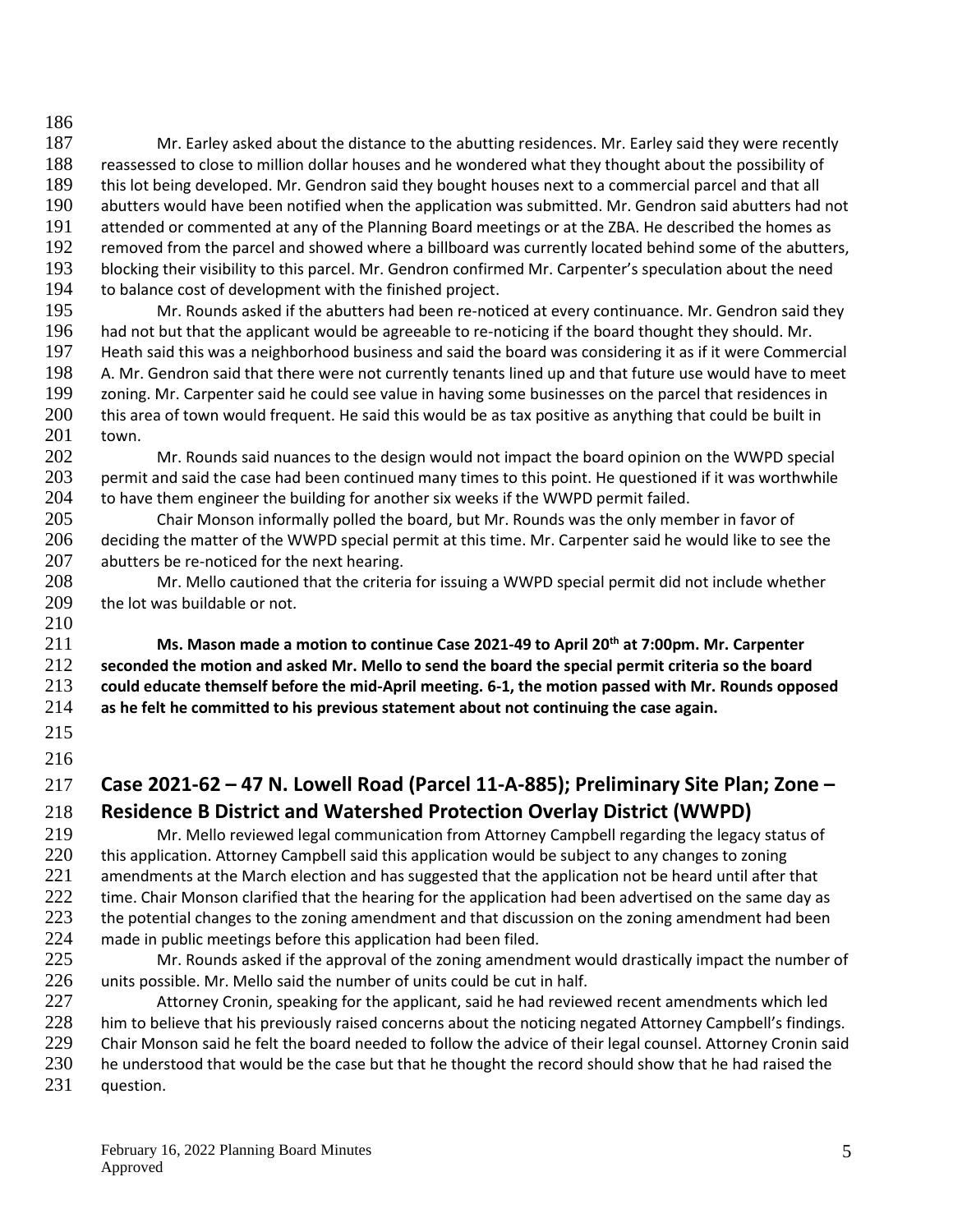232 Attorney Cronin shared the history of the efforts to develop this parcel. He said half a million 233 dollars has been spent on engineering this parcel and that it has been discussed with the CDD staff and<br>234 abutters for some time. Attornev Cronin shared information on common law vesting and cited several c abutters for some time. Attorney Cronin shared information on common law vesting and cited several court 235 cases where the courts had ruled in favor of defendants who had shown good faith and invested significant<br>236 money and time in the potential development of a parcel. He said this application added diversity to the money and time in the potential development of a parcel. He said this application added diversity to the 237 housing stock and that he also thought it met the criteria for common law vesting. He suggested that 238 common sense could sway the board to decide to hear this case now rather than risk the expense and 239 uncertainty of the legal avenues available to the applicant.

241 Mr. Partington said he would like to consider Attorney Campbell's advice while taking into 242 consideration the other side of the argument as presented by Attorney Cronin so he could make his own 243 decision. 244

245 **Mr. Carpenter made a motion to continue the preliminary hearing for Case 2021-62 to March 16**  246 **at 7:00pm. Mr. Rounds seconded the motion. 5-2, the motion passed, with Mr. Rounds and Ms. Mason**  247 **opposed as they thought the question of vesting could be decided before the election.**

249 The board questioned if the public should comment on the plan, knowing that it may change 250 drastically depending on the results of the question of vesting and the election. The attending residents 251 said they were content to comment at a future date.

252 253

248

240

### 254 **Case 2022-03 - 7 Indian Rock Road (Parcels 11-A-450 & 11-A-500); Major Final Site**  255 **Plan; Final Subdivision, and WWPD Special Permit; Zone – Village Center District**

256

261

 **Mr. Carpenter made a motion to open Case 2022-03 after confirming that the application was complete and appropriate. Mr. Rounds seconded the motion. 5-1-1, the motion passed with Mr. Partington opposed due to the question of sharing the case number between different applicants and Mr. Cross abstaining as he had briefly stepped out of the room**.

 Chris McCarthy, the applicant, addressed the board. The application has gone before TRC and the Design Review Committee. A full traffic study has been completed. Mr. Cross asked if the residential units would be condominiums. Mr. McCarthy said per zoning they could not be, but they would be smaller single-family homes.

266 Mr. Rounds asked how Center School would impact the traffic in and out of the development. Mr. 267 McCarthy said they have been working in conjunction with the fire department and the school 268 superintendent to handle that issue.

269 Mr. Earley asked about using the pocket park, potentially, for the youth athletic programs. Mr. 270 McCarthy said it was more a gathering place for small casual tournaments among friends. He said the grade 271 limited the ability to make it an ideal field location. Mr. Earley said he would like to see the park illuminated 272 so it could be used year-round. Mr. McCarthy said there was a lighting plan but that he also envisioned it 273 would be a dawn to dusk park, as they did not intend to police it. Mr. Sullivan said dimming lights were 274 used in parks in other towns where he had worked previously. used in parks in other towns where he had worked previously.

275 Vice Chair Bradley had concerns that if Rt. 111 was widened in the future that it would result in a 276 large retaining wall on the corner with Hardwood Drive. Mr. McCarthy said the plan was created with the 277 expectation that widening could happen in the future and that he agreed that a retaining wall would not be 278 ideal.